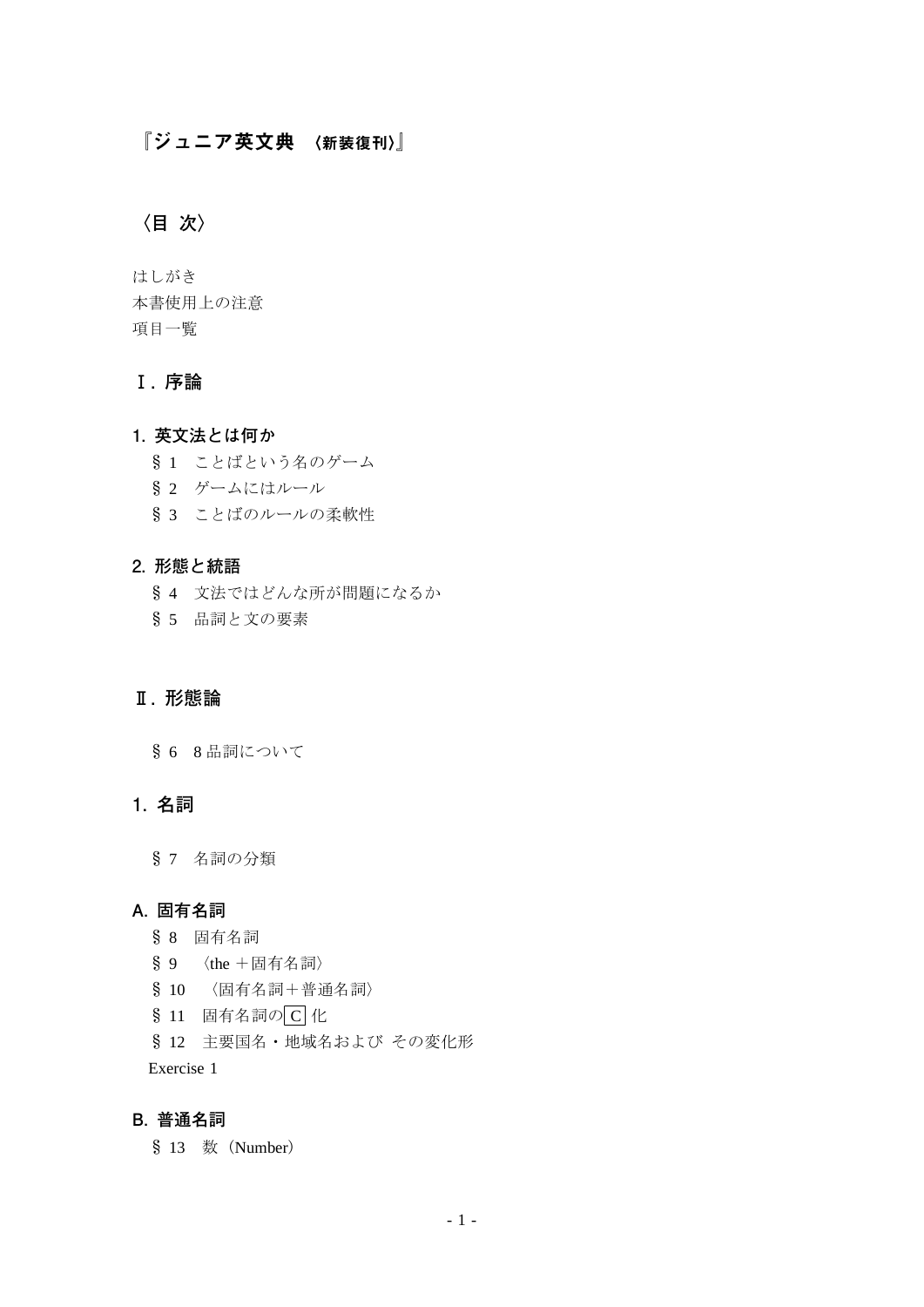- § 14 複数形の作り方
- § 15 一般原則
- § 16 -es とする場合
- § 17 o で終わる語
- § 18 f, fe で終わる語
- § 19 複数語尾 -s, -es の発音
- § 20 母音変化による複数形
- § 21 -en 型複数形
- § 22 単複同形
- § 23 外来語の複数形
- § 24 普通名詞と限定詞
- § 25 第 1 用法—— a teacher
- § 26 第 2 用法―― the teacher
- § 27 第 3 用法——× teachers
- § 28 第 4 用法―― some teachers
- § 29 第 5 用法―― the teachers

# **C. 集合名詞**

- § 30 集合名詞の考え方
- § 31 本来の集合名詞
- § 32 衆多名詞
- § 33 people, police, etc.
- § 34 形も意味も単数の集合名詞
- § 35 単位名詞として用いられる集合名詞

## **D. 物質名詞**

- § 36 おもな物質名詞
- § 37 物質名詞の用法
- § 38 物質名詞の C 化
- § 39 物質名詞用の単位名詞

#### **E. 抽象名詞**

- § 40 抽象名詞の作り方
- § 41 形容詞 → 抽象名詞
- § 42 動詞 → 抽象名詞
- § 43 普通名詞 → 抽象名詞
- § 44 抽象名詞の用法
- § 45 抽象名詞の C 化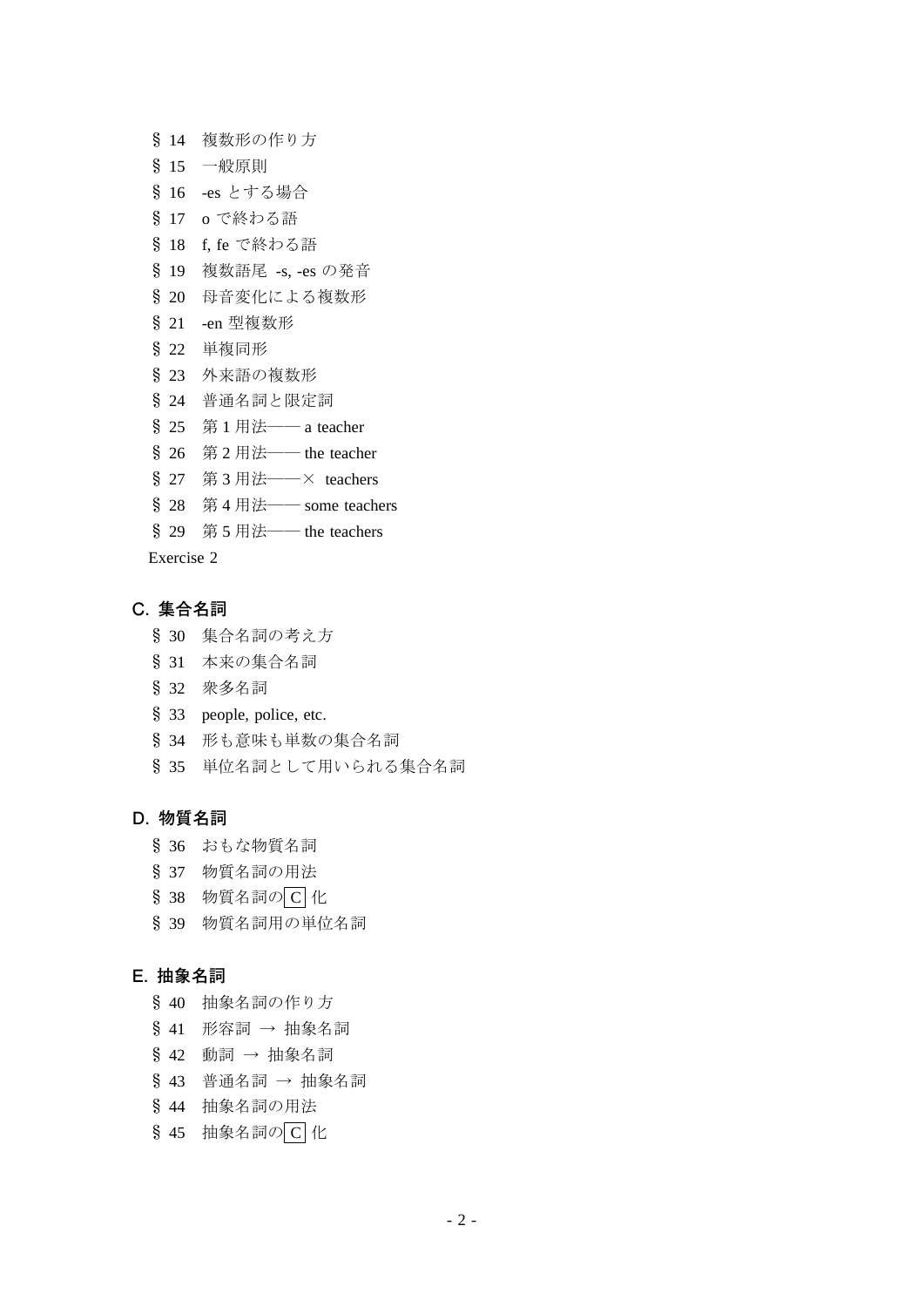§ 46 〈慣用複数〉の抽象名詞 Exercise 3

## **2. 代名詞**

§ 47 代名詞とは

## **A. 人称代名詞一般**

- § 48 人称代名詞一覧表
- § 49 一人称・二人称・三人称
- § 50 主格・所有格・目的格
- § 51 所有代名詞
- § 52 we, you, they の一般用法

#### **B. it の特別用法**

- § 53 it 対 one
- § 54 物質名詞と it
- § 55 it =〈a +名詞〉の場合
- § 56 形式主語・形式目的語
- § 57 問題点の it
- § 58 強調構文 It is . . . that . . .
- § 59 天候・時刻・距離などの it

#### **C. 再帰代名詞**

- § 60 再帰代名詞の形
- § 61 再帰的用法
- § 62 強調的用法
- § 63 my own shoes の形

Exercise 4

#### **D. 指示代名詞・不定代名詞**

- § 64 代名詞系列語
- § 65 this, these; that, those
- § 66 here
- § 67 there
- § 68 now
- § 69 one
- § 70 other, another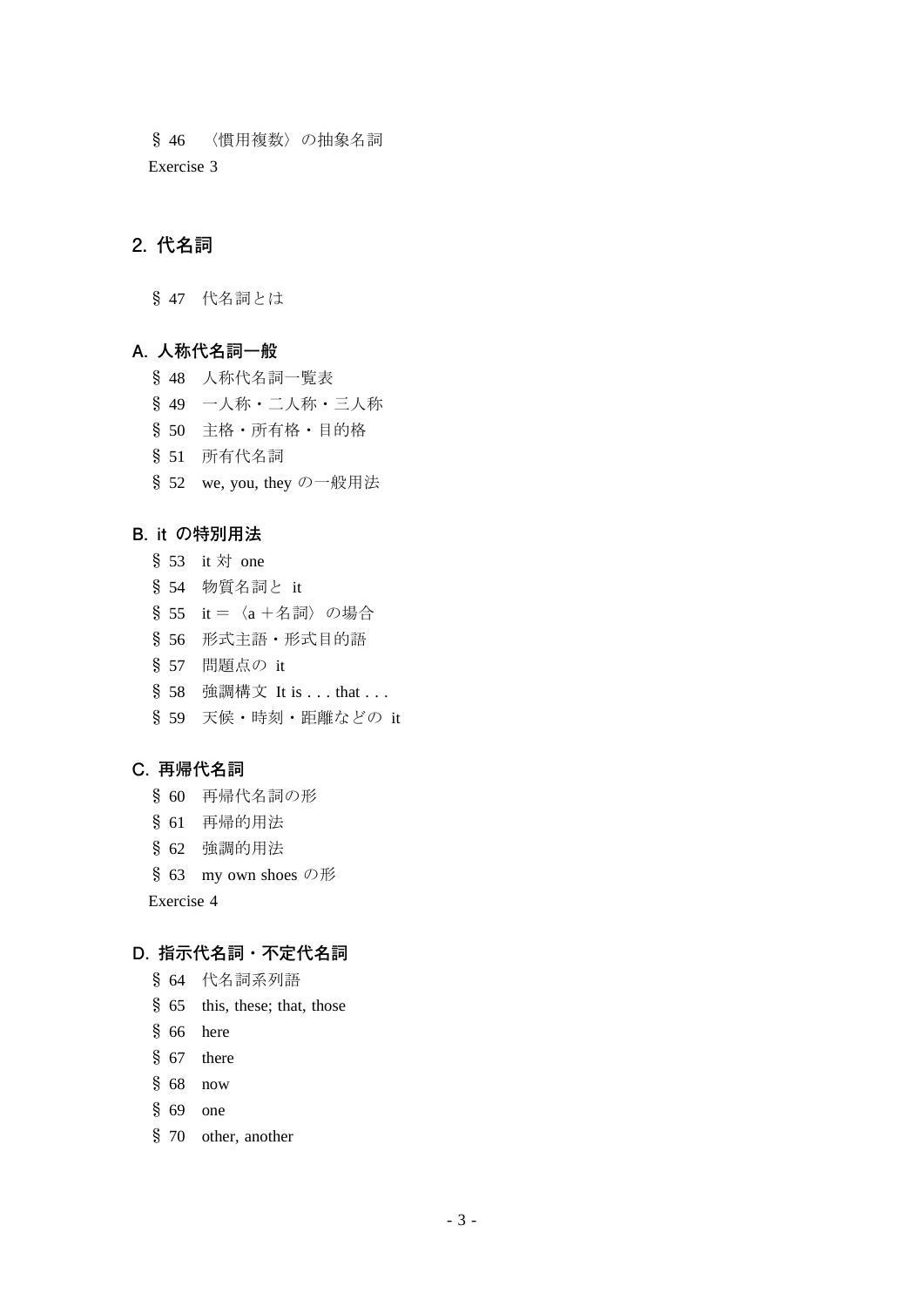|            |          | $$71$ some $$$ no        |
|------------|----------|--------------------------|
|            |          | § 72 any の系列             |
|            |          | $$73$ each               |
|            |          | $$74$ every              |
|            |          | § 75 any $\forall$ every |
|            |          | § 76 either, neither     |
|            | § 77 all |                          |
|            |          | § 78 all を含む慣用語句         |
|            |          | $$79$ both               |
| Exercise 5 |          |                          |

#### **E. 疑問詞**

- § 80 疑問代名詞 § 81 who
- § 82 what
- § 83 〈X 疑問〉と〈Yes-No 疑問〉
- § 84 which
- § 85 where, when
- § 86 how
- § 87 why

## **F. 関係詞**

- § 88 関係代名詞・関係副詞 § 89 結合の実態・先行詞 § 90 制限用法と非制限用法 § 91 who, which § 92 that § 93 関係代名詞の省略
- § 94 what
- § 95 関係代名詞 対 疑問代名詞

Exercise 6

## **3. 形容詞**

#### **A. 総論**

§ 96 形容詞

## **B. 数量形容詞**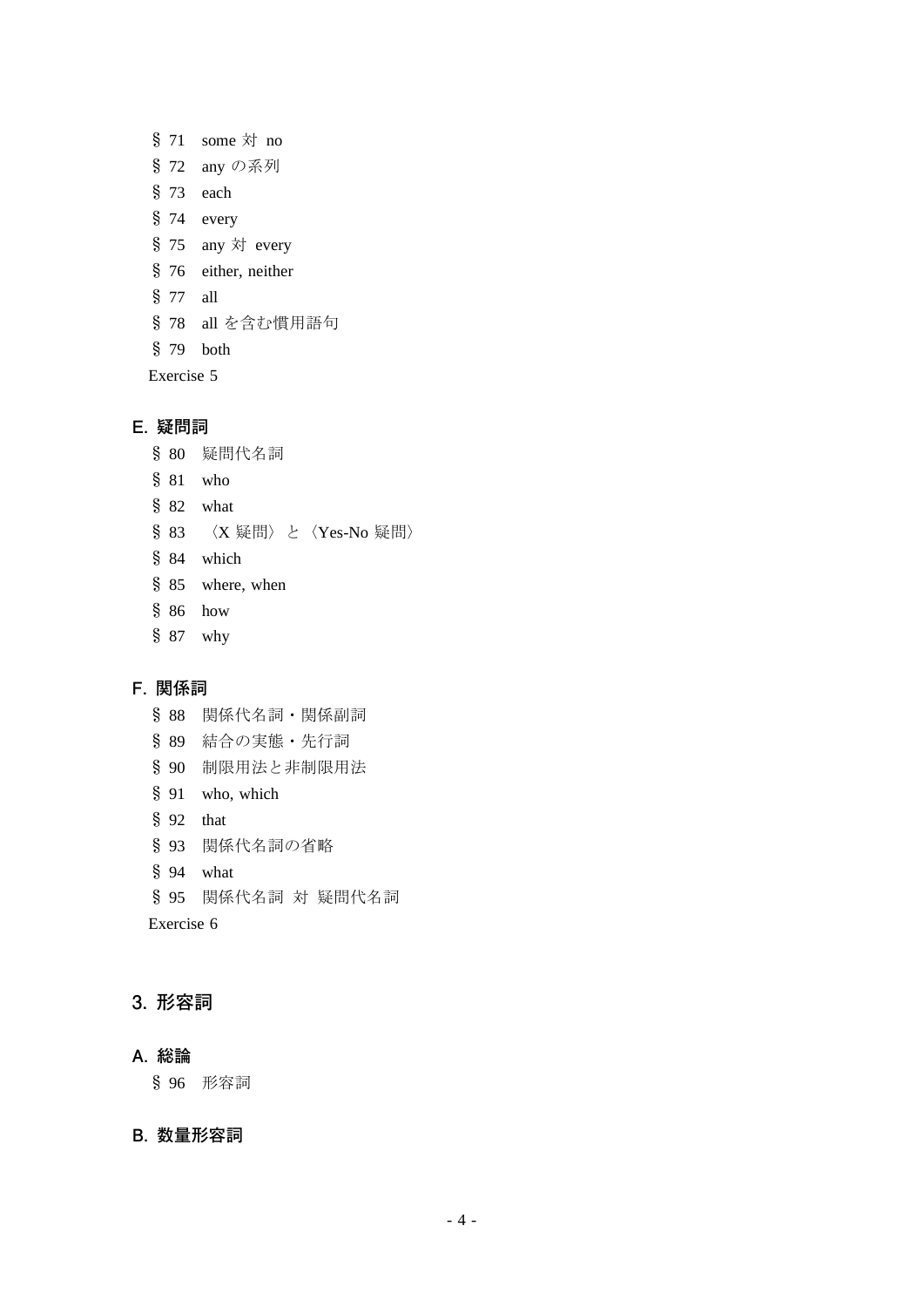§ 97 many, much, few, little § 98.0 数詞 § 98.1 基数詞 § 98.2 位どり § 98.3 年号などの読み方 § 98.4 序数詞

#### **C. 性質形容詞**

§ 99 性質形容詞を作る接尾辞 § 100 形容詞と名詞 § 101 計量用法の性質形容詞 § 102 比較の 3 級 § 103 -er, -est による比較級・最上級 § 104 more, most によるもの § 105 不規則な比較級・最上級 § 106.1 as . . . as 型比較  $\$106.2$  not so . . . as  $\&$  not as . . . as § 107 比較の種々相 Exercise 7

## **4. 冠詞**

| Š.<br>108  | 冠詞とは                                                                       |
|------------|----------------------------------------------------------------------------|
|            | § 109 不定冠詞の用法                                                              |
|            | § 110 不定冠詞の特別用法                                                            |
| § 111 定冠詞  |                                                                            |
|            | § 112 定冠詞の用法                                                               |
|            | § 113.0 定冠詞の特別用法                                                           |
|            | § 113.1 時間帯を示す句                                                            |
|            | § 113.2 場所を示す句                                                             |
|            | § 113.3 基準を示す句                                                             |
|            | § 113.4 ことわざの中の語句                                                          |
|            | § 114.0 冠詞の省略                                                              |
| \$114.1    | 〈go to school〉の型                                                           |
| \$114.2    | $\langle$ man and wife $\rangle$ の型                                        |
|            | § 114.3 $\langle$ make haste $\rangle$ $\langle$ take care of $\rangle$ の型 |
|            | § 115 冠詞のかかり方                                                              |
| Exercise 8 |                                                                            |
|            |                                                                            |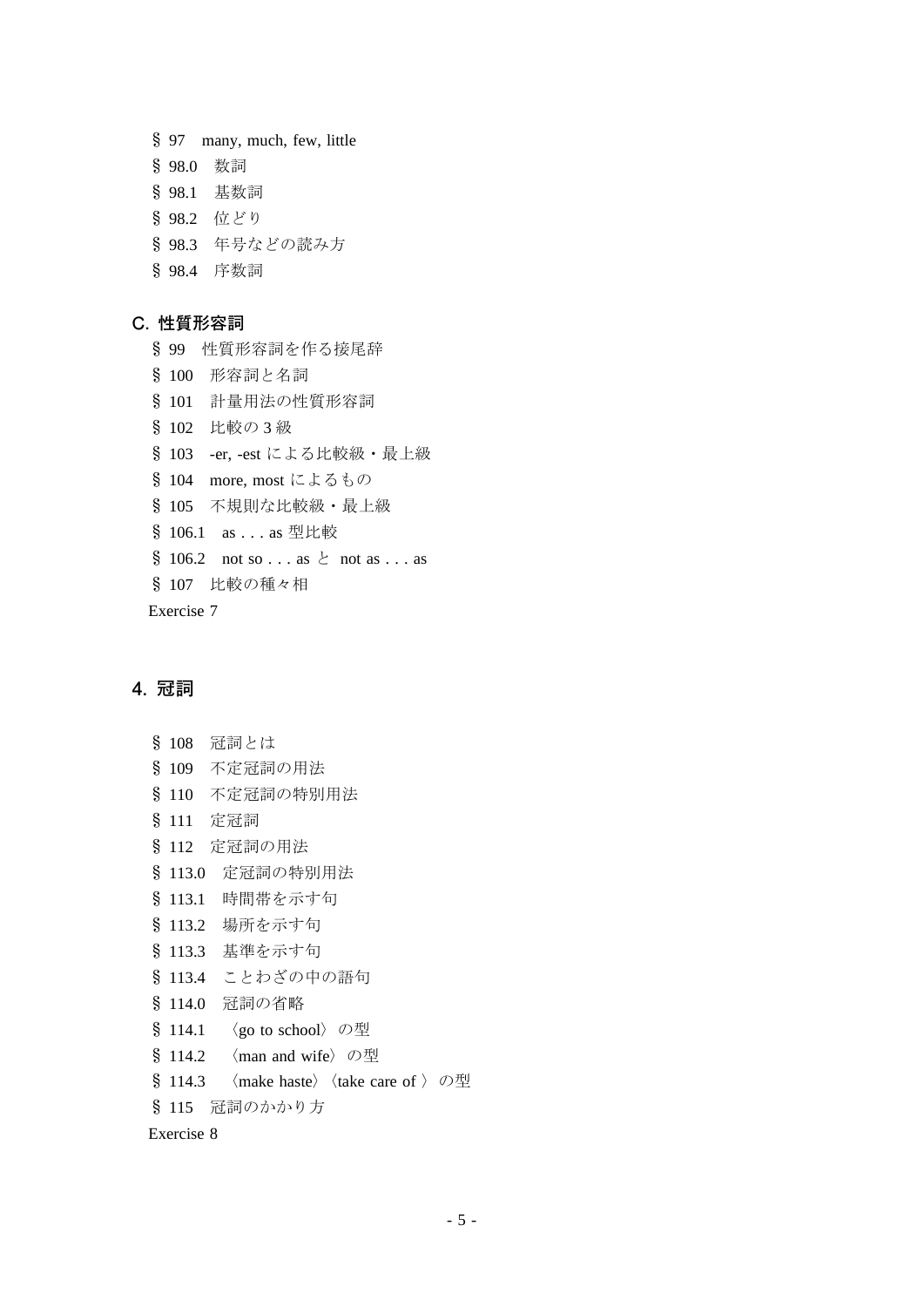# **5. 動詞**

# **A. 動詞の分類**

- § 116 動詞とは
- § 117 動詞の分類
- § 118 動詞の〈形〉の説明
- (1) 過去分詞
- (2) 原形
- (3) 不定詞
- (4) 現在分詞
- (5) 動名詞
- (6) 非定形の完了形

#### **B. 不規則動詞活用表**

§ 119 ABB 型–––その1 § 120 ABB 型–––その2 § 121 ABB 型 -- その3 § 122 ABB 型――その 4 § 123 ABB 型 -- その 5 § 124 ABB 型 ––– その 6 § 125 ABB 型 -- その7 § 126 ABB 型 -- その8 § 127 ABC 型–––その 1 § 128 ABC 型–––その2 § 129 ABC 型 ––– その 3 § 130 ABC 型–––その4 § 131 ABC 型 –– その 5 § 132 ABC 型–––その 6 § 133 ABC 型–––その7 § 134 AAA 型 § 135 接頭辞を持つ動詞 § 136 -ing をつけるときのつづり方 Exercise 9

## **6. 副詞**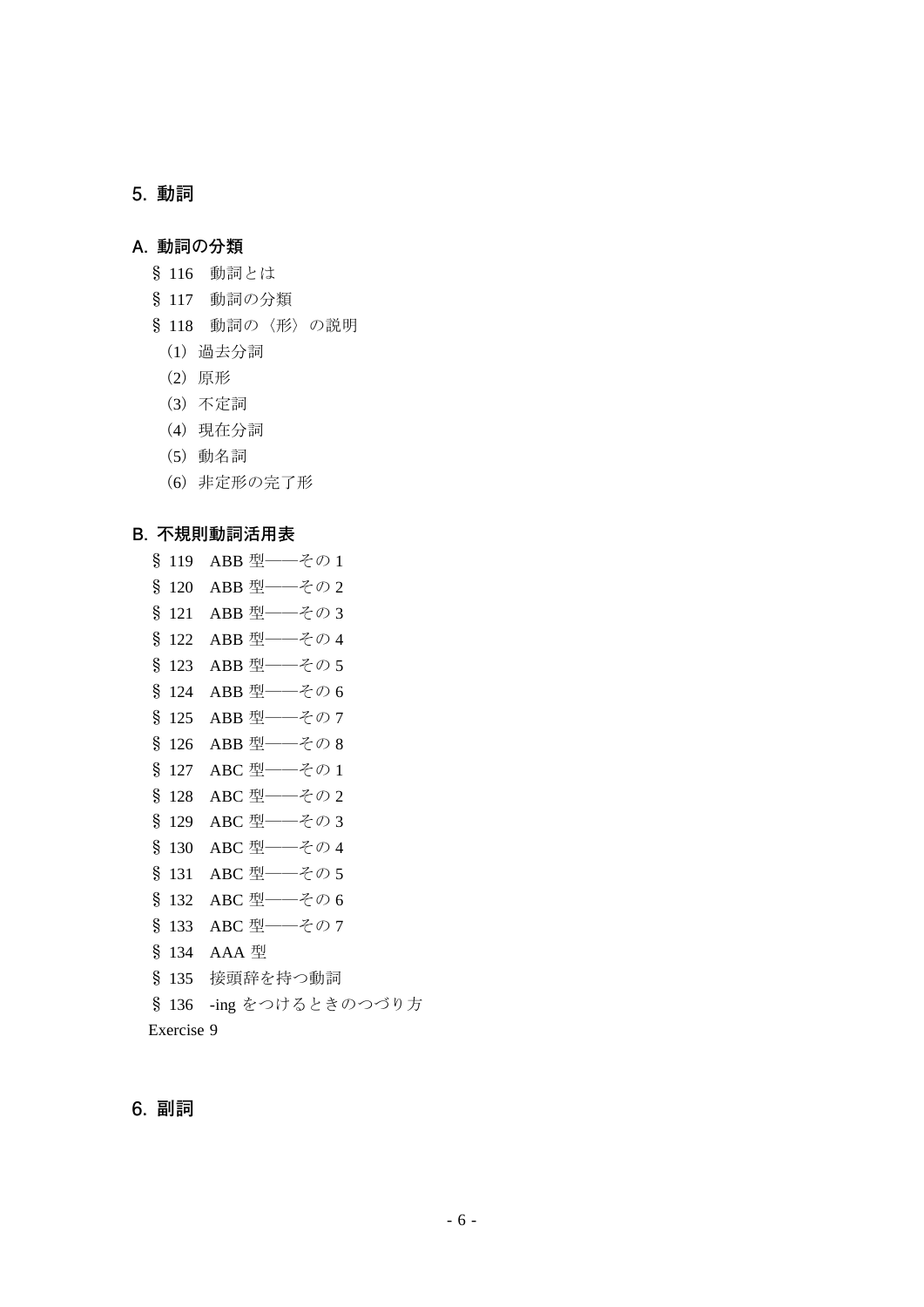- § 137 副詞とは
- § 138 状況副詞
- § 139 性質副詞
- § 140 副詞の用法
- § 141 文修飾副詞――情報についてのコメント
- § 142 副詞の〈比較〉
- § 143 比較文の中の副詞

# **7. 前置詞**

§ 144 常用の前置詞 § 145 前置詞の機能 § 146 前置詞の意味 § 147 on § 148 in § 149 with § 150 for § 151 前置詞の実態 § 152 時間の前置詞 § 153 場所の前置詞 § 154 前置詞句 § 155.1 前置詞の他品詞転用 § 155.2 〈動詞+副詞コンビ〉 Exercise 11

# **8. 接続詞**

- § 156 接続詞の機能
- § 157 等位接続詞の分類
- § 158 連結接続詞
- § 159 選択接続詞
- § 160 対照接続詞
- § 161 因由接続詞
- § 162 従属接続詞

Exercise 12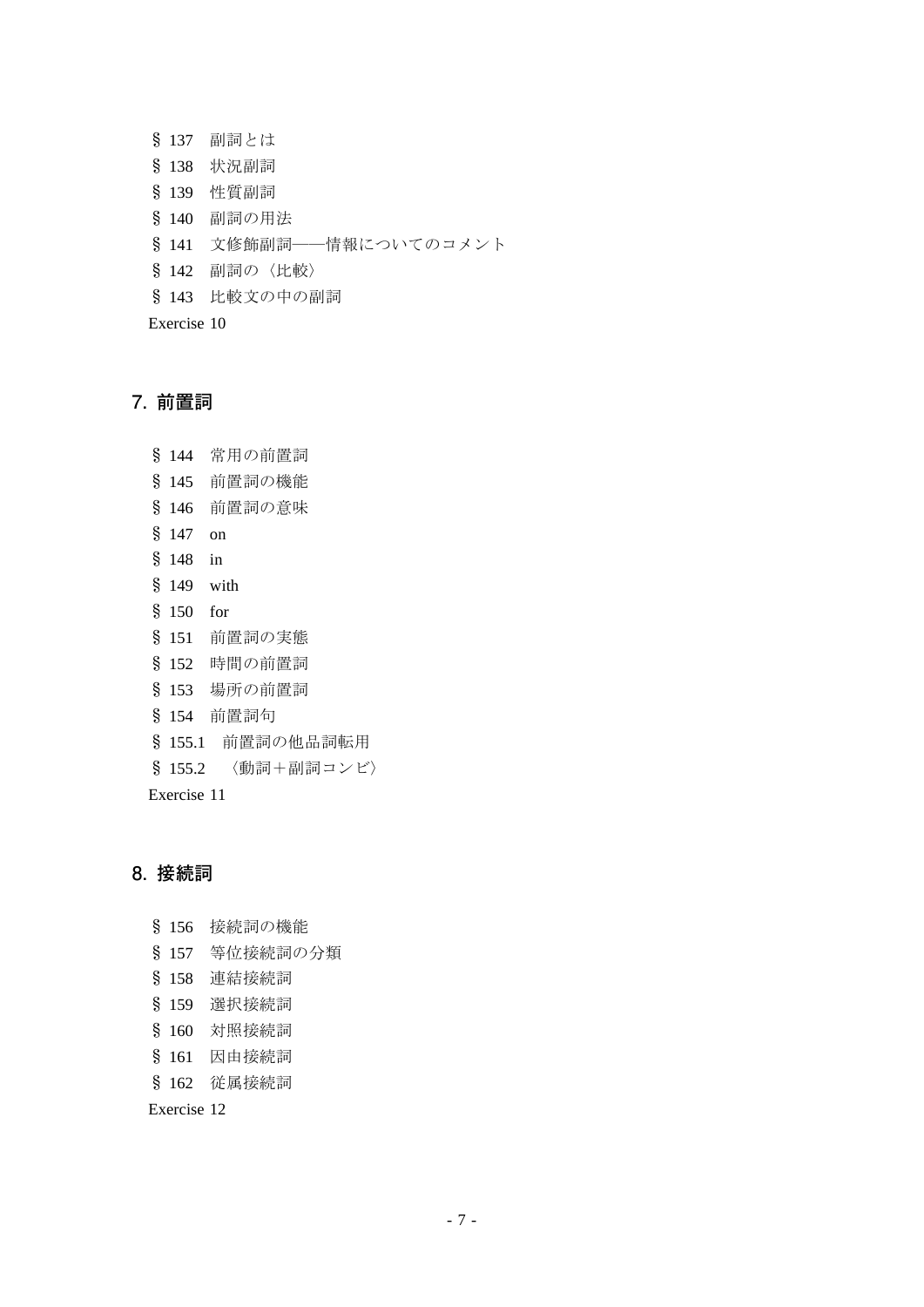#### **9. 感嘆詞**

§ 163 感嘆詞の機能

§ 164 感嘆詞の種類

Exercise 13

# **Ⅲ. 統語論**

# **1. 文型と文の要素**

- § 165 文とは何か
- § 166 文の要素
- § 167 5 文型
- § 168 動詞の自他・完全不完全
- § 169 5 文型の中に はいらない文
- § 170 5 文型による英文分析の実例

Exercise 14

# **2. 単文と複文――句と節**

- § 171 単文・重文・複文 § 172 句と節 § 173.0 句と単文 § 173.1 名詞句 § 173.2 形容詞句 § 173.3 副詞句 § 173.4 分詞構文 § 174 複文と従属節 § 175 複文の分析――名詞節・形容詞節・副詞節
- § 176 さまざまな副詞節
- Exercise 15

# **3. 文の種類**

§ 177 平叙文・疑問文・命令文・感嘆文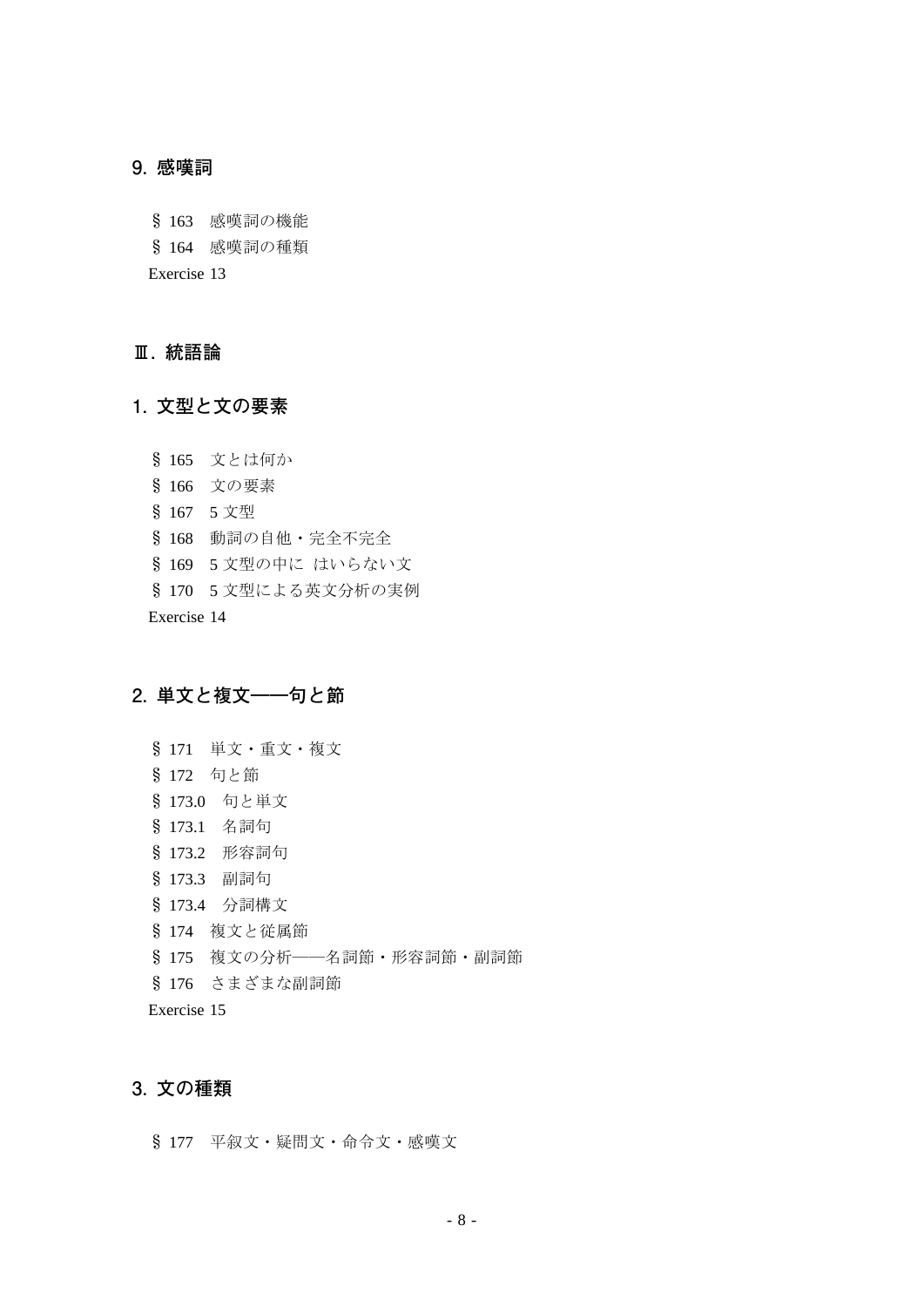- § 178 疑問文・否定文の作り方
- § 179 変則定形動詞 (Anomalous finite)
- § 180.1 助動詞 do のはたらき
- § 180.2 have, has, had の 2 用法
- § 180.3 疑問文・否定文に do を用いない場合
- § 181 代動詞としての do
- § 182 平叙文による疑問表現
- § 183 付加疑問
- § 184 修辞疑問文
- § 185 命令文の形
- § 186 Let . . . の形の命令文
- § 187 命令文以外の形式による命令
- § 188 感嘆文の作り方
- § 189 その他の感嘆文

#### **4. 時制**

- § 190 時制の種類
- § 191 単純形・進行形・完了形
- § 192 動詞の意味と時制との関係

#### **A. 現在単純形**

- § 193 現状記述
- § 194 感覚動詞による現状記述
- § 195 習慣・職業・真理の記述
- § 196 宣誓的発言〈I pass.〉型
- § 197 実況追跡用法
- § 198 史的現在――語り手の手法
- § 199 伝達効果をあらわす〈現在単純形〉

#### **B. 過去単純形**

- § 200 過去単純形の特性
- § 201 過去単純形の用法
- § 202 複数の動作と〈過去単純形〉
- § 203 I saw  $\geq$  I could see

## **C. 進行形**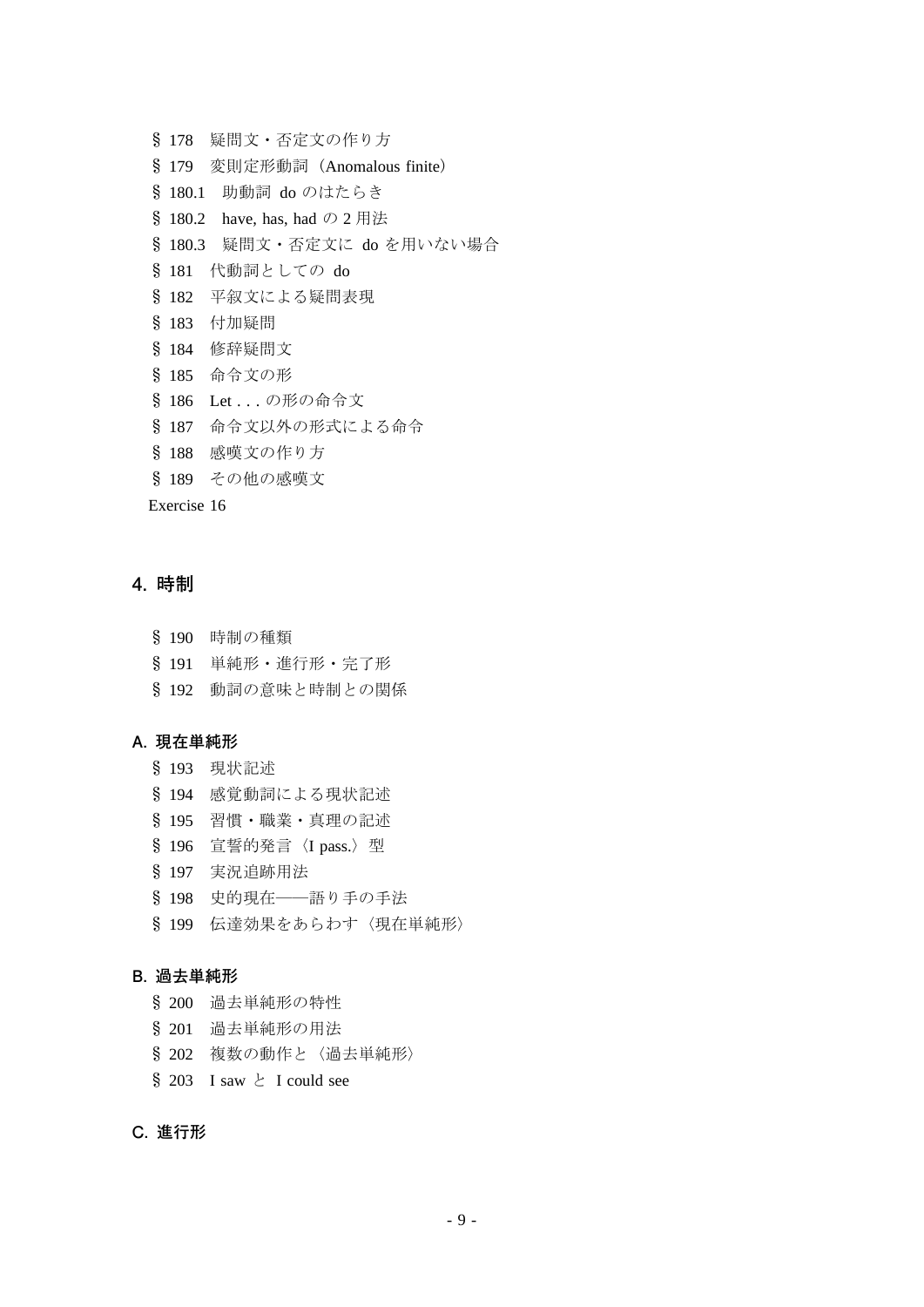- § 204 進行形の特性
- § 205 瞬間動詞の進行形
- § 206 発着動詞の進行形
- § 207 活動動詞の進行形
- § 208 なりゆき動詞の進行形
- § 209 基準点
- § 210 進行形の実例
- § 211 〈(2) 状態動詞〉が進行形になる場合
- § 212 感情表現としての進行形

#### **D. 完了形**

- § 213 現在完了と過去完了との関係
- § 214 現在完了
- § 215 完了
- § 216 結果
- § 217 継続
- § 218 経験
- § 219 過去完了
- § 220 完了進行形――〈動作〉の〈状態化〉

#### **E. 未来**

- § 221 shall, will の用法 § 222 未来系の実例
- § 223 そのほかの未来表現
- 
- § 224 will の特別用法
- § 225 〈未来〉と〈進行形〉〈完了形〉

Exercise 18

# **5. 態**

§ 226 能動態と受動態 § 227 動作主表示'by . . . 'の省略 § 228 〈S + V + O + C〉から作った受動態 § 229 〈S + V + O2 + O1〉から作った受動態 § 230 〈He was run over.〉型の受動態 § 231 〈He must be taken care of.〉型の受動態 § 232 動作受動態と状態受動態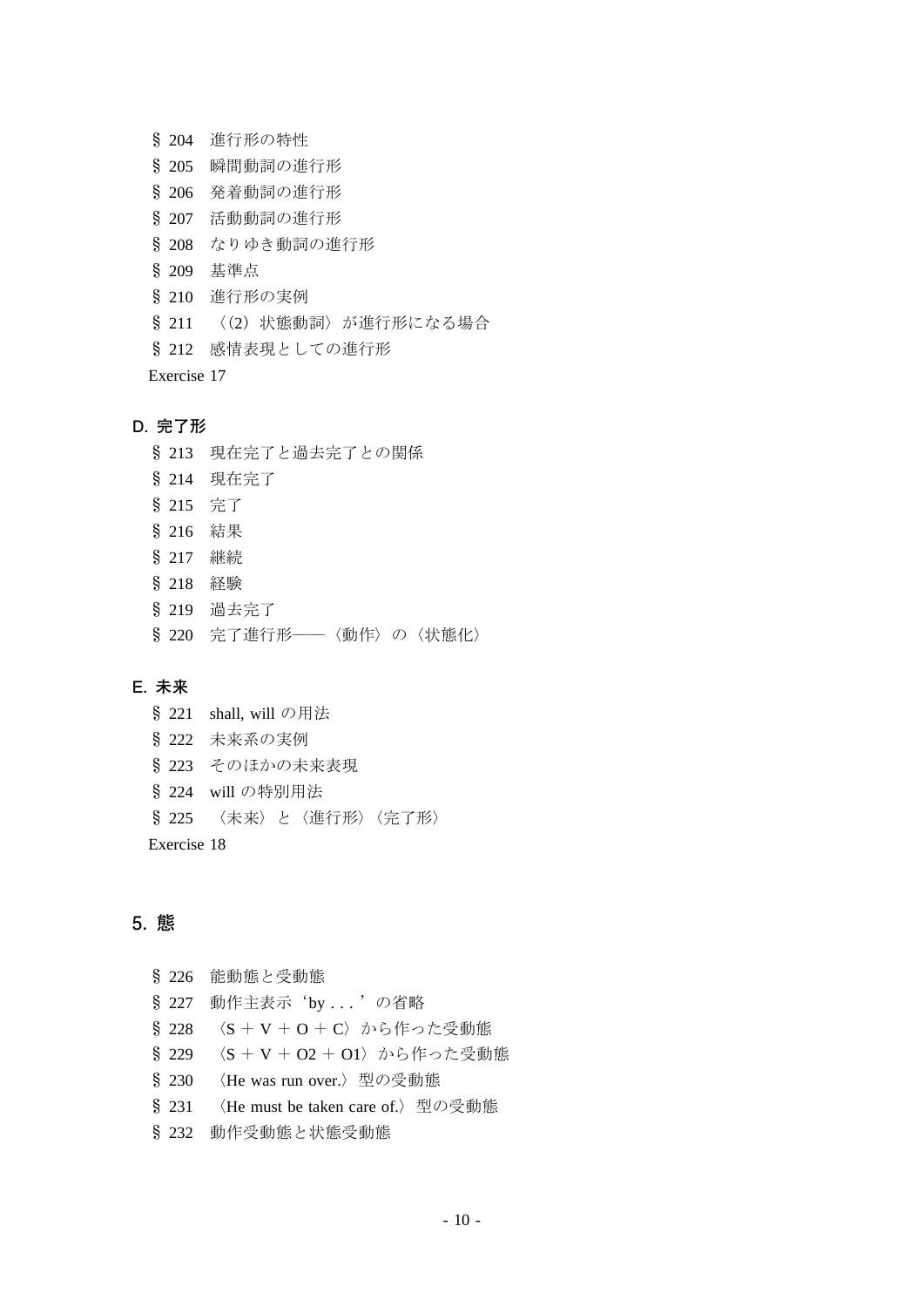# **6. 話法**

§ 233 直接話法・間接話法 § 234 〈ルール1〉代名詞系列語のとりかえ § 235 〈ルール2〉時制の一致 § 236 〈ルール3〉平叙文・疑問文・命令文の場合 § 237 語法の種々相 Exercise 20

## **7. 仮定法**

§ 238 直接法と仮定法 § 239 〈想念〉と〈反事実〉 § 240 仮定法の時制 § 241 〈想念〉のあらわし方 § 242.1 〈反事実〉のあらわし方 § 242.2 〈条件〉が潜在する場合 § 243.1 as if ... という形 § 243.2 事象の〈同時性・先行性〉 § 244 I wish I were a bird. § 245 were to . . . の形 Exercise 21

## **8. 法の助動詞**

§ 246 法の助動詞とは § 247 must, can, may の 2 用法 § 248.1 2 用法と〈言いかえ〉との関係 § 249 意志動詞・無意志動詞 § 250 must1 の用法 § 251 must2 の用法 § 252 can1 の用法 § 253 can2 の用法 § 254 may1 の用法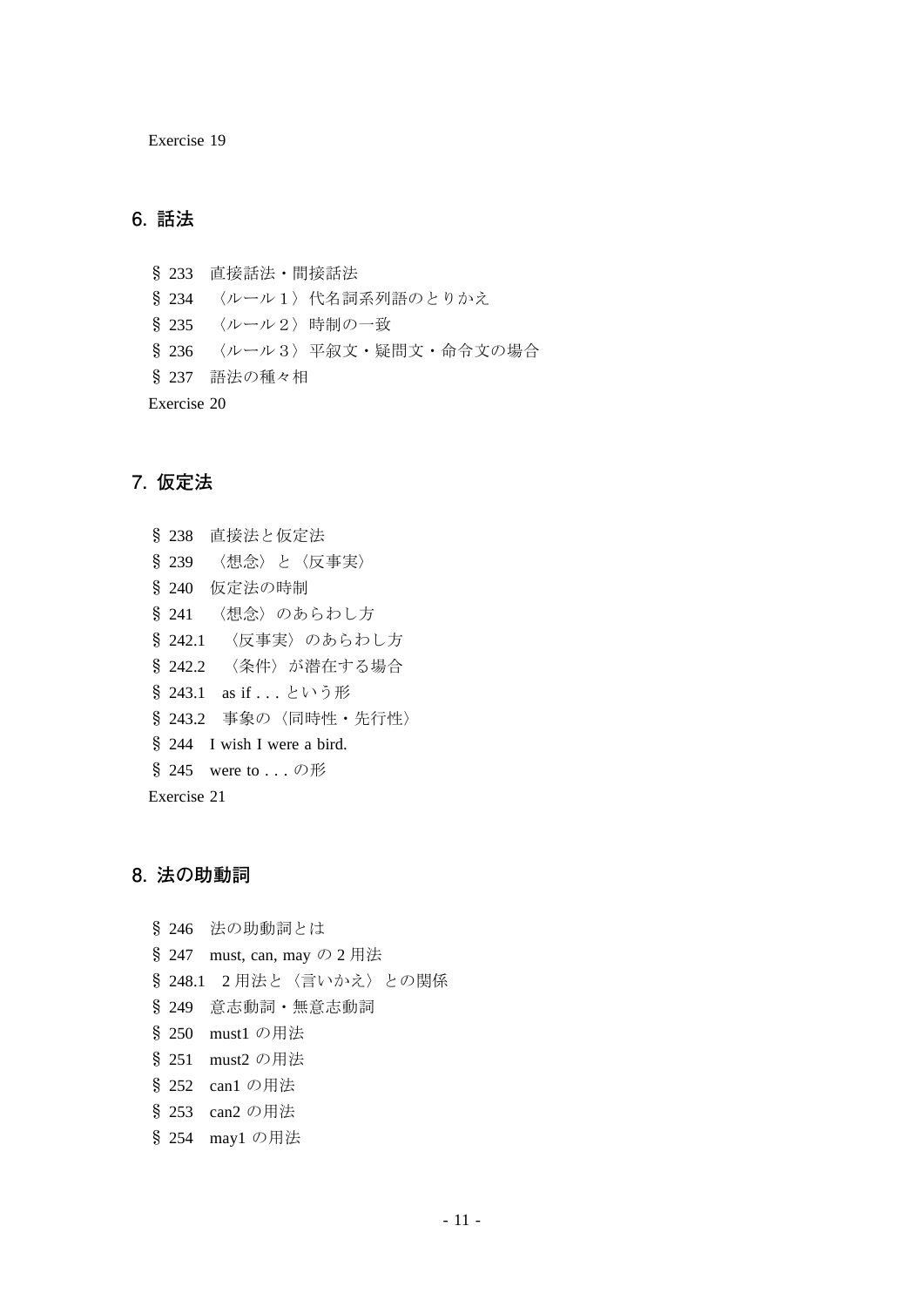§ 255 may2 の用法 § 256 may の特別用法 § 257 助動詞の肯定・否定対照表 § 258 過去形について § 259 仮定法過去として条件節で § 260 仮定法過去として帰結節で § 261 その他の時制について § 262 need の用法 § 263 ought の用法 Exercise 22

## **Ⅳ. 総合研究**

#### **1. 語順**

- § 264 語順とは
- § 265 形容詞の語順
- § 266 形容詞があとにくる場合
- § 267 副詞の語順
- § 268 不定詞の前の副詞
- § 269 時の副詞
- § 270 today など
- § 271 場所の副詞
- § 272 〈動詞+副詞コンビ〉とその目的語
- § 273 定形倒置
- § 274 Is there a book on the table?
- § 275 〈受け止め〉の前位
- § 276 only の位置
- § 277 What . . . for? Who . . . with? ——分離前置詞

Exercise 23

# **2. 不定詞・分詞・動名詞の総括**

- § 278 He is believed to be honest.
- § 279 He is sure to come.
- $$280 \tto0$ ...to
- § 281 stop to think  $\geq$  stop thinking
- § 282 try to do  $\geq$  try doing